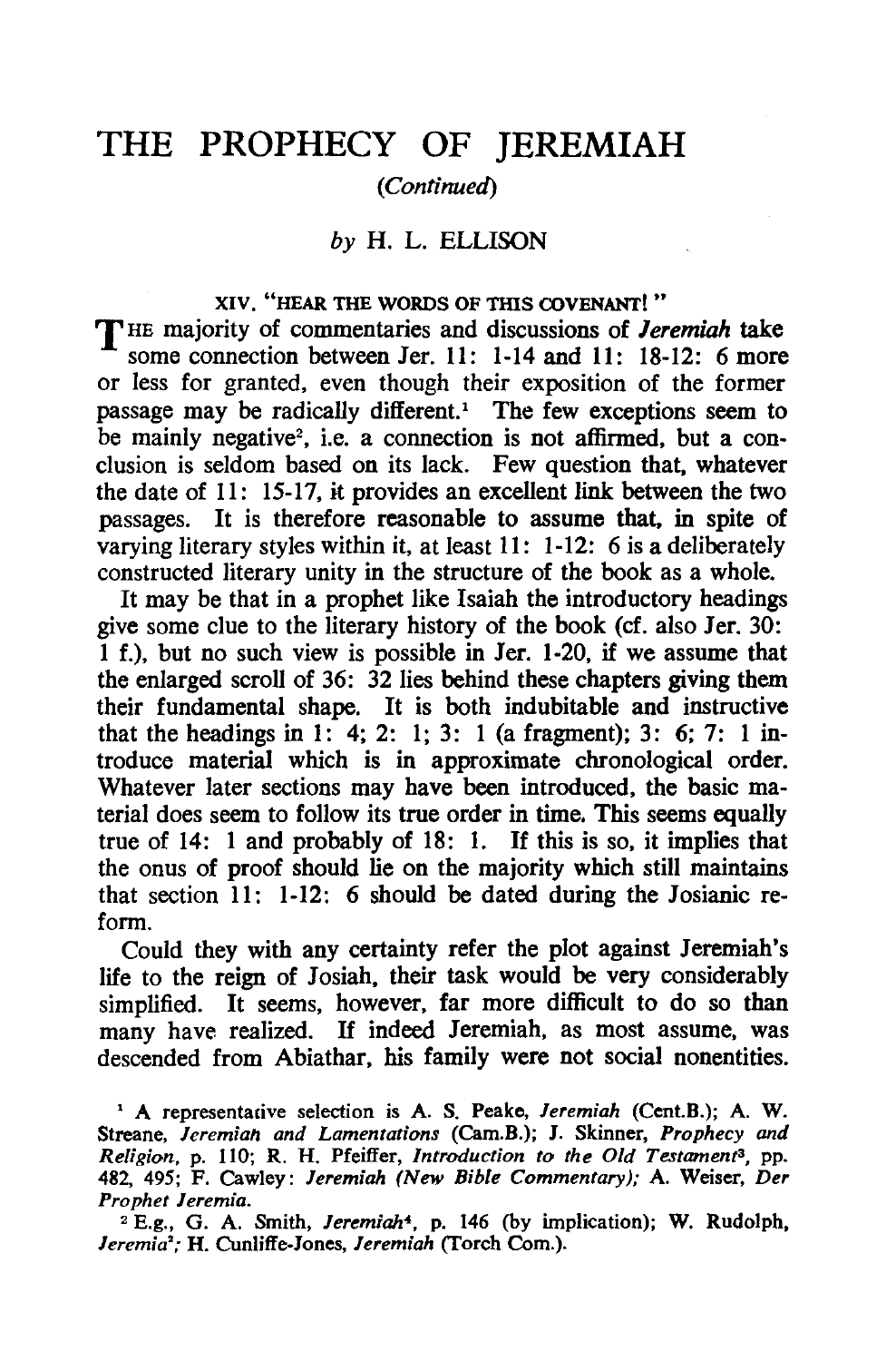Hence. bearing in mind the close links between Anathoth and the capital.<sup>3</sup> his assassination would have been difficult to hush up. How much more would this have been the case. had he become known. as so many suggest. as an enthusiastic advocate of Josiah's reforms? G. A. Smith seeks by implication to turn the force of this argument by saying. "But his earlier denunciation of such shrines. delivered independently of Deuteronomy. had been enough to rouse his fellow-villagers against him as a traitor to their local interests and pieties."<sup>4</sup> Once, however, we remember that the reformation had started even before Jeremiah's call,<sup>5</sup> we shall probably agree that this does not really meet the difficulty. Surely then it is fair to say that if the story of 11: 18-12: 6 stood completely isolated. most expositors would refer it to the days of growing gloom under Jehoiakim, when the disappearance of an unwelcome voice like that of Jeremiah's would have been positively welcomed at the court.

Since then both the setting and context of 11: 1-8 suggest 'the reign of Jehoiakim rather than that of Josiah. we may look at the oracles themselves to see whether they support such a dating.

The Massoretic text can hardly be defended in 11: 2; in contrast to v. 3; "speak unto the men of Judah" is a plural. There seems, however. no need to resort to the drastic cutting advocated by Rudolph and Skinner. and to a less extent by Moffatt. Weiser seems to point to the right understanding:

(2) "Hear the words of this covenant!" You (sing.) are to tell them to the men of Judah and the inhabitants of Jerusalem. (3) and to say to them. "Thus says the LoRD. the God of Israel, 'Cursed is the man who does not obey the words of this covenant. (4) which I commanded your fathers in the day I brought them up out of the land of Egypt. out of the furnace for smelting iron. saying. Obey My voice and do all I shall command you; then you shall be My people and I shall be your God (5) so that I may establish the oath I swore to your fathers to give them a land flowing with milk and honey -as you have today'," I answered and said, "Amen, LORD." (6) And the LoRD said to me. " Proclaim all these words in the cities of Judah and in the streets of Jerusalem. 'Obey the words of this covenant and do them. (7) For your fathers in the day I brought them up from the land of Egypt up to

 $See E.Q. xxxi, no. 4, p. 205.$ 

<sup>•</sup> Op. *cit.,* pp. 146f.

 $<sup>5</sup>$  See E.Q. xxxi, no. 3, pp. 145f.</sup>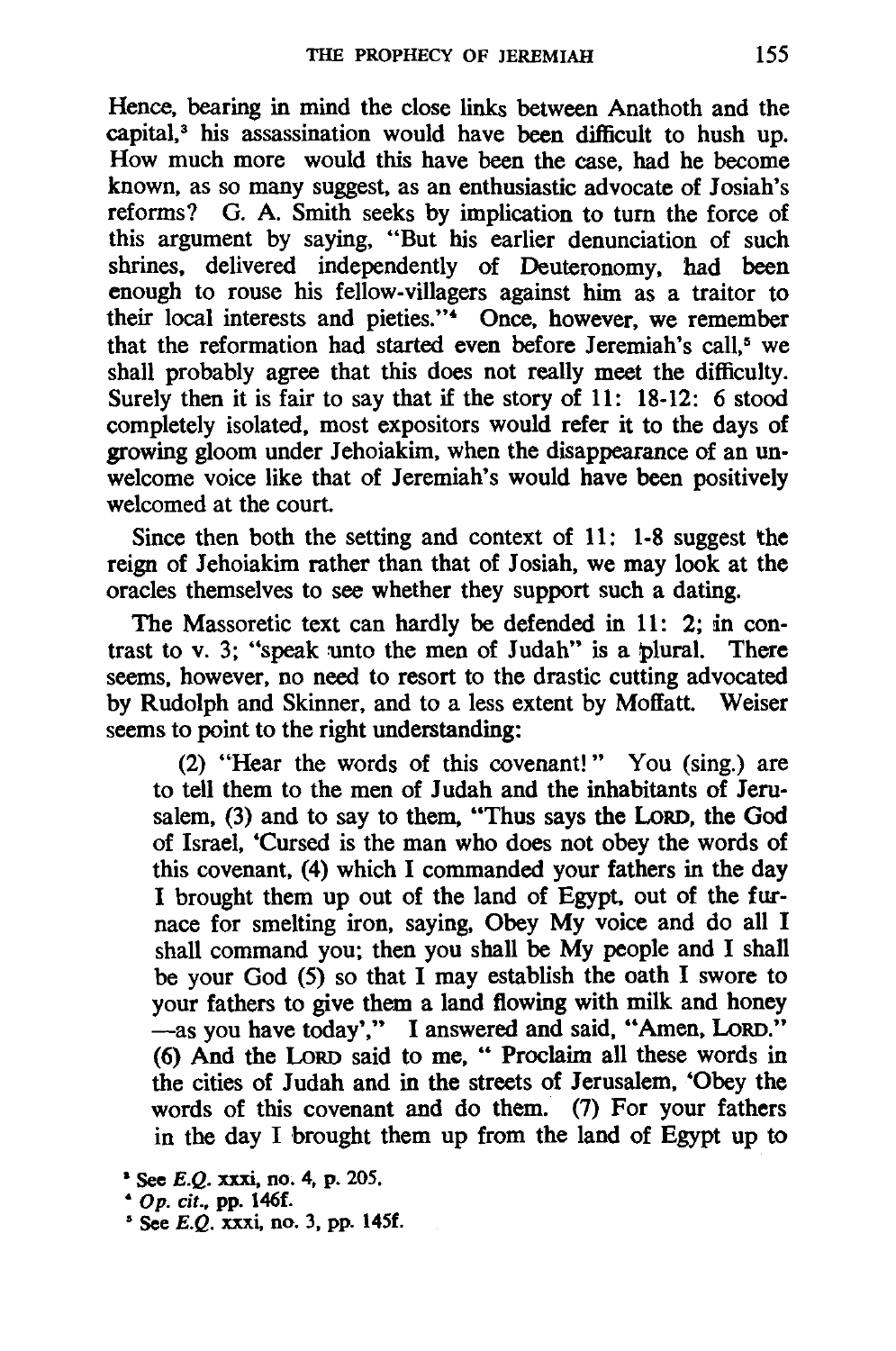this day I warned solemnly and persistently, saying, Obey My Voice! (8) But they did not obey nor incline their ear, but walked every one in the stubbornness of his evil heart. Therefore I had to bring upon them all the words of this covenant, which unavailingly I commanded them to do'."

If we so render v. 2, "Hear the words of this covenant!" becomes a kind of heading to the whole section, pointing to 'the threefold repetition of "this covenant", which is clearly intended to be the key-word of the whole.

At first sight it seems natural and obvious to identify "this covenant" with the Josianic covenant, which must have loomed so large in the minds of Jeremiah's hearers, at whatever time he spoke this oracle. But when we stop and ask, "Why this covenant?" we may feel compelled to think again. Fortunately Skinner has given us a completely convincing demonstration that a direct reference to Deuteronomy is excluded by "this covenant", unless indeed with Erbt we seriously cut the text and make of it young Jeremiah's reaction to the solemn proclamation of the covenant in Jerusalem or Anathoth.<sup>6</sup> But we have to do more than explain why Jeremiah should have used "this covenant" of the Josianic one. It is clear that he was speaking neither of it, nor of that mentioned in Deut. 29: 1 at the end of the wilderness wanderings, but of the Sinaitic covenant at their beginning.<sup>7</sup> E. Konig was correct in pointing out that accurate exegesis must make "this" look forward to vv. 4 f., which clearly specify what covenant was in Jeremiah's mind.<sup>8</sup>

The moment we free ourselves from a necessary link with Josiah's law-book and the covenant renewal based on it, we shall probably feel ourselves under no compulsion to move this oracle back into the days of Josiah. What are we to think. however, of the prophet's preaching mission to the Judean cities  $(11: 6)$ ?

# THE ITINERANT PROPHET

It is easy enough to let our imagination run riot and to see the prophet on a long preaching tour, urging people up and down the country to a whole-hearted acceptance of the reforms. Such a theory would also keep him busy during the latter years of Josiah. which have left so few traces in his recorded messages. But it does not explain the lack of record, nor why what has been preserved

• op. *cit.,* pp. 98-102. , Cf. Jer. 7: 22.

*8 Geschichte der alttestamentlichen Religion4,* pp. 240 f. His contention that Jeremiah was attacking the later Deuteronomic covenant (Deut. 29: 1)  $-$ surely merely a renewal of the Sinai covenant- seems to lack cogency.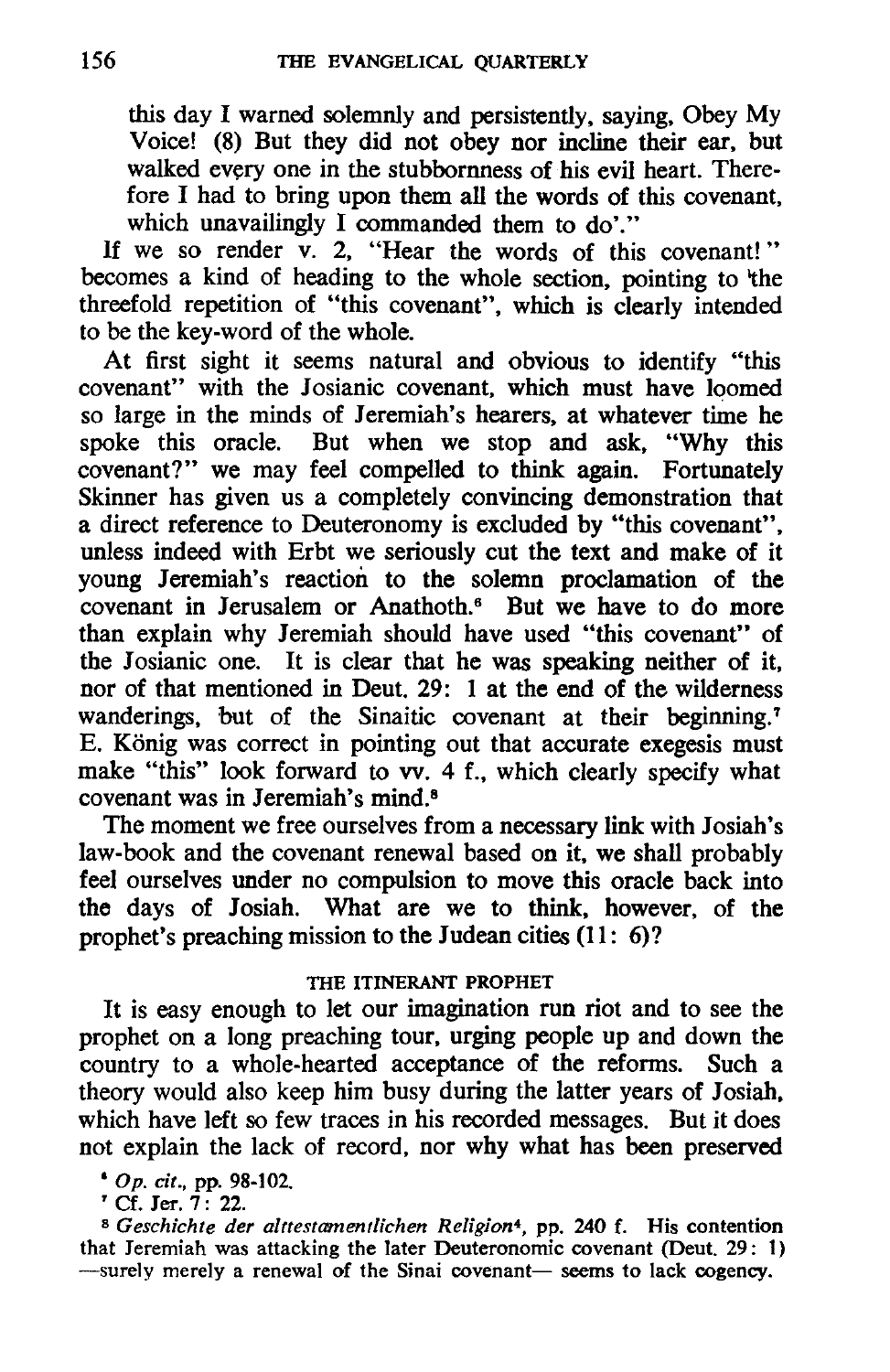shows such a surprising lack of interest in the reformation. In addition we must never forget that we cannot take royal approval for granted for an activity that would have suggested that acceptance of the covenant was, when all was said and done, optional.

We must, however, go further. It is probably impossible for us fully to place ourselves in the place of the ancient prophets. We almost certainly ascribe to them a preaching function they do not seem to have had. This is the only passage in the whole of prophetic literature that suggests an itinerant ministry, for a going from one sanctuary to another can hardly be so described. It is worth noting that even John the Baptist, at the very end of the tradition, let men come to him rather than going to men, and he does not seem to have gone far from the Jordan. The early Christian prophets too seem, however much they may have moved, to have used their prophetic views mainly within the framework of church meetings. Though the prophet might go to men, it was normally the other way round. We gain the impression that the regular prophetic message, in contrast to a rebuke of the individual, had its *Sitz im Leben* in the sanctuary. .

As late as the reign of Zedekiah the clash between Jeremiah and Hananiah ben-Azzur took place in the Temple (28: 1), and the story suggests that both the prophets were there for prophetic purposes. Shemaiah the Nehelamite (29: 24) must have known Jeremiah's activity very well, but he assumes that he was under the high priest's jurisdiction. The jurisdiction of the priest was surely based mainly on the average prophet's being active chiefly in and near the sanctuary. It could hardly have been based solely on the nature of the prophet's activity. If this is so, in Shemaiah's eyes Jeremiah must have conformed in large measure to the normal pattern of prophetic procedure.

Most significant of all is the reading of the first scroll. Jeremiah was debarred from entering the Temple (36: 5), but rather than read it elsewhere in the city-surely there were places, at the gates, or elsewhere where a really representative company could have been obtained-he exposed Baruch to the possible violent reaction of priests and people, such as he had experienced less than five years earlier (26: 7-9). The special mention of the site of Ezra's reading of the law, "the broad place before the watergate" (Neh. 8: 1; contrast Ezr. 10: 9), may well suggest a deliberate innovation.

If the earlier suggestion that there was no sanctuary of any kind in Anathoth is correct.<sup>•</sup> then we may even be forced to question

 $^{\circ}$  See E.O. xxxi, no. 4, p. 206.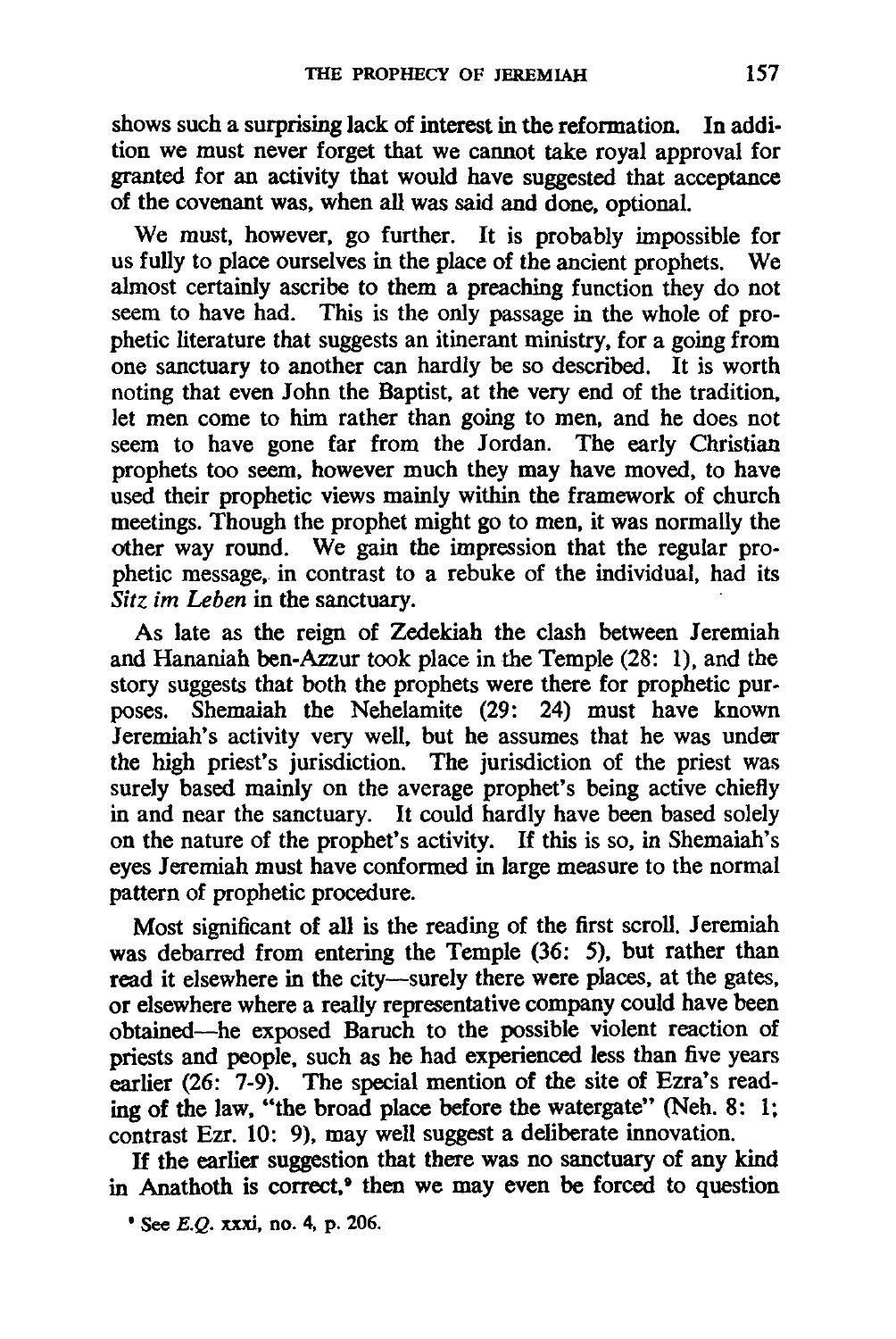whether there ever was a period of prophetic activity centred on Anathoth. We saw that there is a slight but definite indication linking Jeremiah's earliest oracles with Jerusalem.<sup>10</sup> and this is indubitably true of the subsequent oracles on the foe from the North. I am not suggesting that the canonical prophets were of necessity sanctuary prophets, as is held by some, $\frac{1}{1}$  but they would not gladly have separated the giving of their more general oracles from the sanctuary. It is therefore highly improbable that a young and little known prophet would have toured the country, where he would have been faced by a dilemma. Either he would have had to deliver his oracles in profane places, thus scandalizing his hearers. or he would have had to use the high places he was denouncing so bitterly. Once Josiah's reforms had been carried through, any natural base of activity was removed, for he could not have used the profaned sites of the destroyed high places. and the forerunners of the synagogue had hardly come into being.

I am not suggesting that Jeremiah did not break with convention, but that it is much easier to envisage him doing so as a mature man. Jer. 6: 9-11 suggests such an activity in the later years of Josiah. but probably only in Jerusalem. He may very well under Jehoiakim have extended these brief and unconventional admonitions to the provincial cities as well, once it became clear to him that the nation was apostate at heart. Such brief words, passed on as opportunity offered. would also leave few traces on the permanent record of his book. This view has the added advantage of not forcing us to separate 11: 9-17. which must surely come from the time of Jehoiakim, from the previous oracle.

### A CONSPIRACY

Linguistically and textually 11: 9-14 offers no special difficulties. The repetition of 2:  $28^{12}$  in v. 13 is presumably intended to imply that as things were in the early days of Jeremiah's ministry, so they had become again under Jehoiakim. In v. 14 we have have merely a slight enlargement of the thought of 7: 16. and the motivation is the same. Renewed apostasy, bearing witness to merely outward repentance. made intercession useless.

Moffatt's rendering 'mutiny', or 'revolt' (RSV), seems to bring out the meaning in v. 9 better than the literal and traditional 'conspiracy'. The religious position under lehoiakim was not the

11 E.g., A. Haldar, *Associations of Cult Prophets among the Ancient Semites,* and cf. Rowley (ed.), *The Old Testament and Modern Study,* pp. 119-126 and *passim.* 

<sup>12</sup> See *E.O.*  $\overline{x}$ *xxii, no. 1, p. 13 for an exposition.* 

<sup>10</sup>See *E.Q.* xxxi, no. '1, p. 12.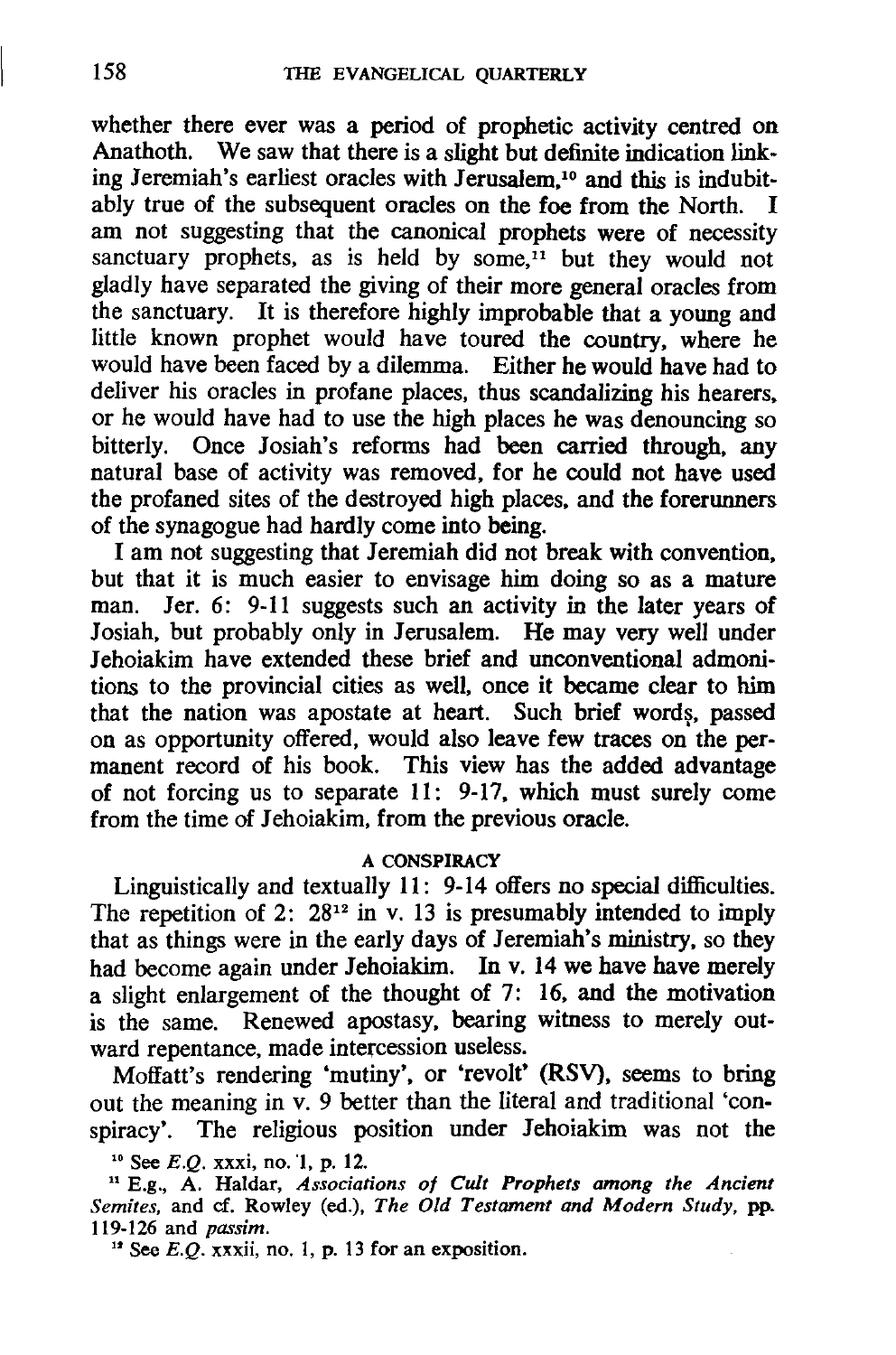result of any deep laid plot. nor had there been. so far as we know. any secrecy behind the new development. What is evidently meant is that religiously Judah showed all the anarchy we might expect after a successful conspiracy of mutiny. The situation is summed up in a short oracle (11: 15-17). which has suffered considerably in its textual transmission. Most of the emendations I have accepted will be found in BH<sup>3</sup>, and for the most part I have followed Weiser.

(15) What right has My beloved in My house?

You have caried out your evil devices.

Can vows<sup>13</sup> and the flesh of sacrifices

avert your doom.

that you may then exult?

 $(16)$  A luxuriant olive tree<sup>14</sup>, beautiful in appearance the LoRD once called you:

now with the roar of a great tumult

He sets fire to it.

and its branches bum.

(17) And the LORD of hosts. who planted you, has pronounced evil against you because of the evil that the house of Israel and the house of Judah have done to their own hurt in causing sacrifices to go up in smoke to BaaI.

There is nothing in this oracle that goes beyond that in 7: 21-26. except that the passage of time is marked by the note of imminent doom here. It does, however. form a good link with the story of the plot against Jeremiah's life. Its contemptuous dismissal of current worship was bound to infuriate anyone with priestly pretentions.

### JEREMIAH AND JOSIAH'S REFORMATION

Up to now in our studies in *leremiah* we have resolutely refused to adopt any *a priori* presupposition about Jeremiah's attitude towards Josiah's reforms. The only consistent assumption, surely a reasonable one, has been that in the first twenty chapters. if we make due allowance fot the grouping of similar oracles and for minor later intrusions. the prophecies are in chronological order. Such an assumption is the more reasonable. because. if it is seriously wrong, we are almost certain to find ourselves increasingly involved in self-contradictions. Such has not been the case. nor, to anticipate, will it be.

13 So LXX, but perhaps with G. R. Driver *(lQR* xxviii, p. 109) and Hyatt (*IBL* 1x, 1941, p. 58), "fat beasts".

<sup>14</sup> The suggestion by Cunliffe-Jones,  $op.$  cit., p. 104, that this implies that olive trees grew in the courts of the Temple has little to commend it.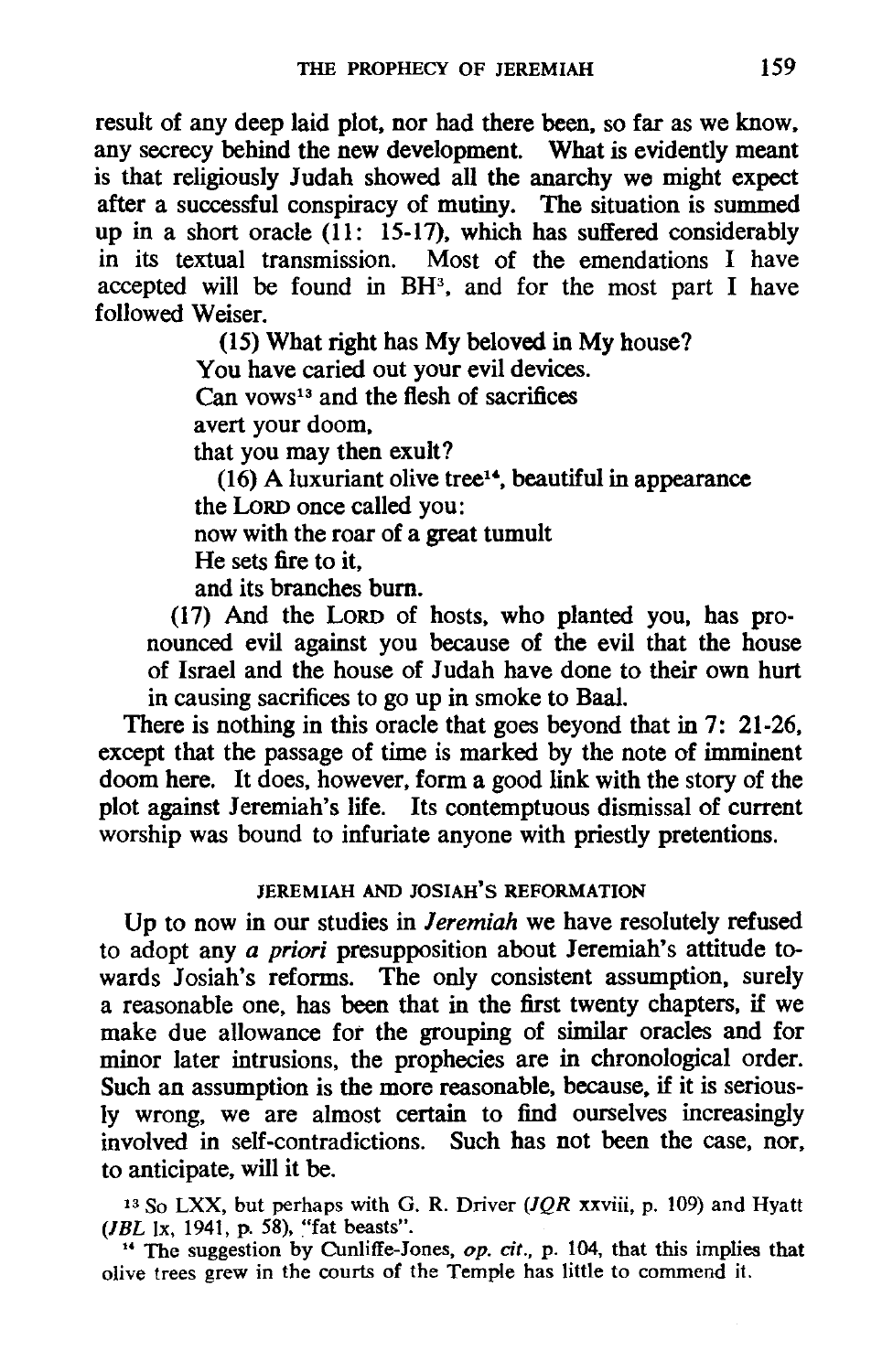On this basis we have not found the least sign of sympathy with the reforms. Equally there have not been clear signs of opposition. Our impression has been that for the prophet the reformation was but one more incident in the tragic history of Israel's religious failure. The one undoubted reference to it  $viz \rightarrow 10$  simply The one undoubted reference to it, *viz.* 3: 10, simply registers its half-heartedness, but Jeremiah's teaching on repentance makes it clear that he soon saw that official reformations could never meet God's requirements. Personally I believe he realized this from the first, but this is probably unprovable. Yet we may well remember that he does not seem ever to have held any real hope of the people's repentance and salvation, except as an eschatological event.

Equally there is no real evidence that Jeremiah was fundamentally opposed to the cuItus as such. His language is entirely compatible with the view that for him the cultus existed for the maintenance of true relationship with God and not for its creation, and that without this relationship it was useless, misleading and even dangerous. There is no real validity in the suggestion made by some that the sharpness of his attacks on the cultus was due to a reaction against Deuteronomy and the reforms based on it. When we remember that the shadow of the boiling cauldron (1: 13) falls across his whole ministry, we need not wonder that we meet a stronger note of denunciation than we find in most of his predecessors.

What are we to think, however, of the argument that Jeremiah, whatever his later outlook, must have favoured the reforms at first? Rowley has expressed it as follows: 15

While the seeds of many of his richest ideas can be found in early prophecies, Ieremiah could grow. And there is nothing inherently improbable in his first hope that Iosiah's reform would lead to purity in religion and in life being followed by disillusionment, and turning to opposition when he found men putting their trust in the written law and in obedience of the letter, rather than the acceptance of its spirit ... All probability therefore favours the view that ... he at first advocated the Deuteronomic reform, but later perceived its spiritual failure and therefore condemned its insufficiency.

Rudolph writes very similarly: 18

Volz argues rightly that at the beginning of hi& ministry Ieremiah saw in the worship of the high places the worst sin; if these cults of the high places were removed, he could not possibly find fault, but must have felt that the reform was a welcome ally. The war against all that was heathen, the demand for social thought and action were

<sup>16</sup> The Prophet Jeremiah and the Book of Deuteronomy in Studies in Old *Testament Prophecy.* pp. 173f . .. Op. *at.,* p. 73.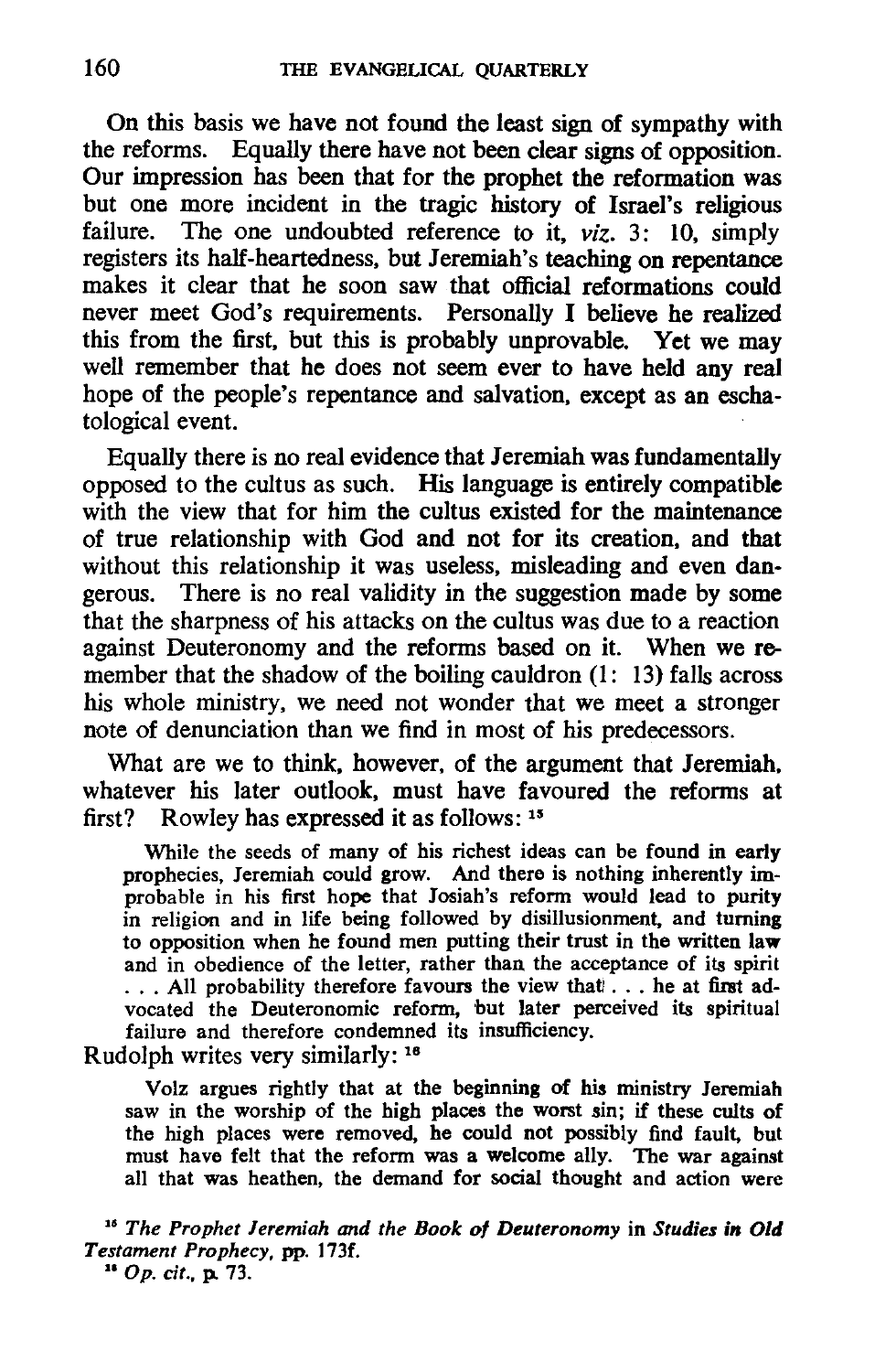an expression of his inmost desires. Hence it is most probable that he welcomed Josiah's act of reformation (his silence during the rest of the reign of Josiah is best explained by his agreement with the goal of the reformation). At first, compared with all the good it did, he will not have noticed specially that the reform involved an enormous strengthening of the Jerusalem priesthood and of its cultus. He must have noticed then that the reform was not going beneath the surface but remained tied to externals. .. And so we must speak of a change in the prophet's attiude to Deuteronomy, however much he will have remained in harmony with the prophetic elements of this law.

These expressions of opinion. which are typical of not a little modern thought, appeal strongly to our reason and personal experience. For all that I remain unconvinced. Were they true. it is inconceivable that Jeremiah would not have said something in praise of the reforms. Carefully to have eliminated every favourable reference from the two editions of his scroll would have been something very close to fraud and a denial of the prophet's spiritual integrity. Since many who heard the scroll being read by Baruch will have been familiar with Jeremiah's messages over the years. the sudden elimination of part of his message could hardly have been overlooked. If there had been such a volte-face, it would surely have found its defence in some oracle.

The view is really based on a forgetting of that strange and indefinable factor that made a prophet. He was more than a godly and God-fearing man of deep spiritual insights. He had stood in God's council (23: 18. 22). and had gained an entirely different viewpoint from which to see man's strivings and efforts.

For us it is self-evident that we should sit in judgment on the great controversies of the time. testing them by the Scriptures in prayer. weighing the good and the evil in each. espousing those causes where the good clearly predominates and rejecting those where evil is clearly the master. Neutrality is held to be justified only where the two sides are fairly evenly balanced. When we consider questions like that of ecumenicity and the World Council of Churches. apartheid. gigantic evangelistic campaigns of the Dr. Graham type, fundamentalism, faith healing, etc., we are expected to make up our minds and then to come down squarely on one side or the other. But is that the prophetic outlook?

One of the great stumbling blocks in the New Testament for the modern scholar is our Lord's attitude towards the Scribes and Pharisees. It is claimed that He overstressed their faults and was silent about their many virtues. But surely this criticism is fundamentally to miss His "prophetc" vision. He was not concerned with the scales of man's judgment, but with the ultimate issues of